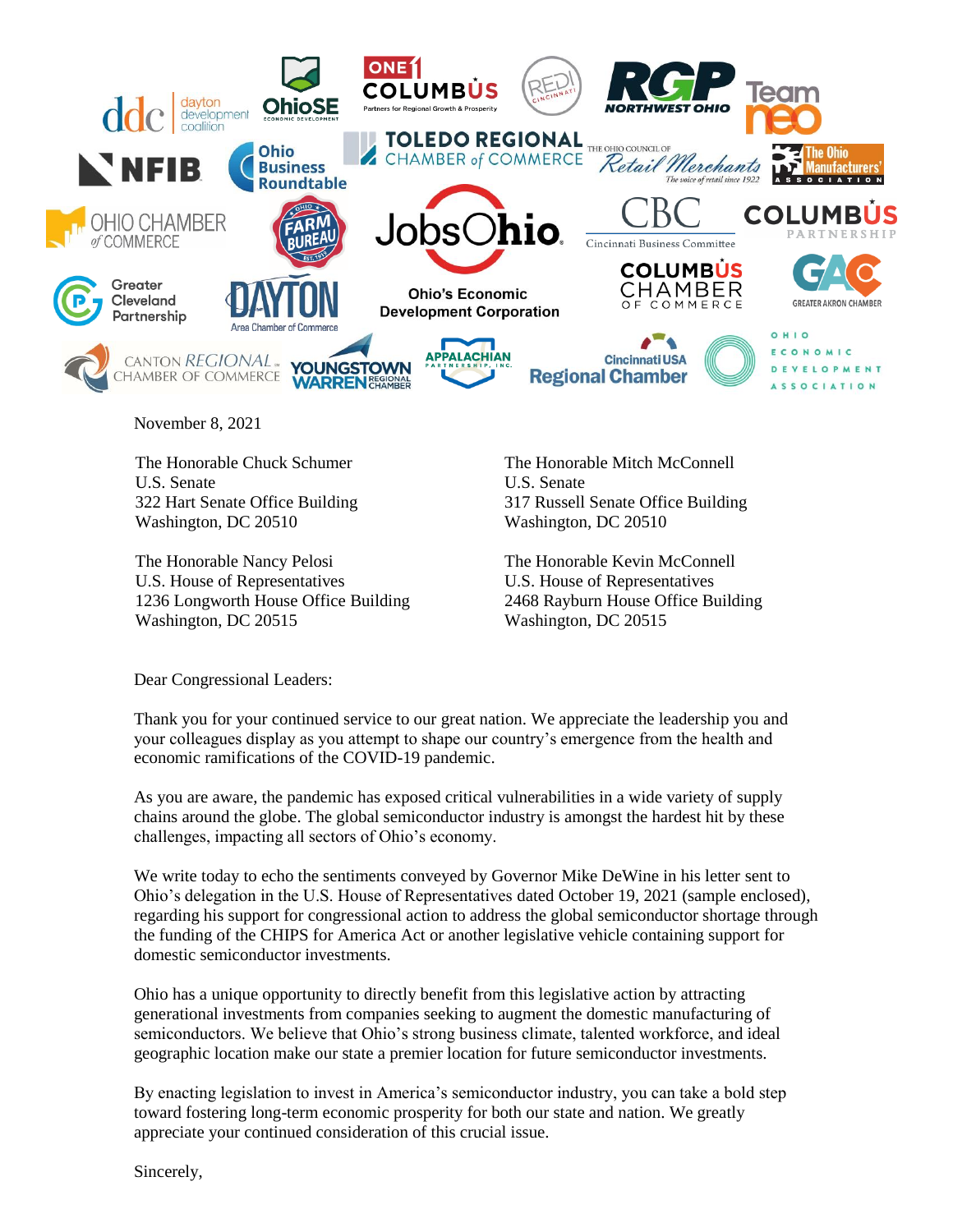Bob Smith JP Nauseef Chairman of the Board President & CEO JobsOhio JobsOhio

Llunda Cum

Glenda Bumgarner President & CEO Appalachian Partnership, Inc.

Jill P. Meyer President & CEO Cincinnati USA Regional Chamber

26ty C

Jeff Hoagland President & CEO Dayton Development Coalition

Steve Millard President & CEO Greater Akron Chamber

Keith Lake VP, Government Affairs Ohio Chamber of Commerce

J.P. Nameet

Dennis Saunier President & CEO Canton Regional Chamber

don dessus

Don DePerro President & CEO Columbus Chamber of Commerce

1Sumpton

Doug Compton Board Chair Dayton Development Coalition

Baiju Shah President & CEO Greater Cleveland Partnership

order &par

Gordon Gough President & CEO Ohio Council of Retail Merchants

Gary & Lindque

Gary Lindgren President Cincinnati Business Committee

 $\mathbb{Z}/\mathbb{Z}$ 

Alex Fischer President & CEO Columbus Partnership

Chris Kershner President & CEO Dayton Area Chamber

Pat Tiberi President & CEO Ohio Business Roundtable

me  $ln n_2$ 

Jennifer Price Executive Director Ohio Economic Development Assc.